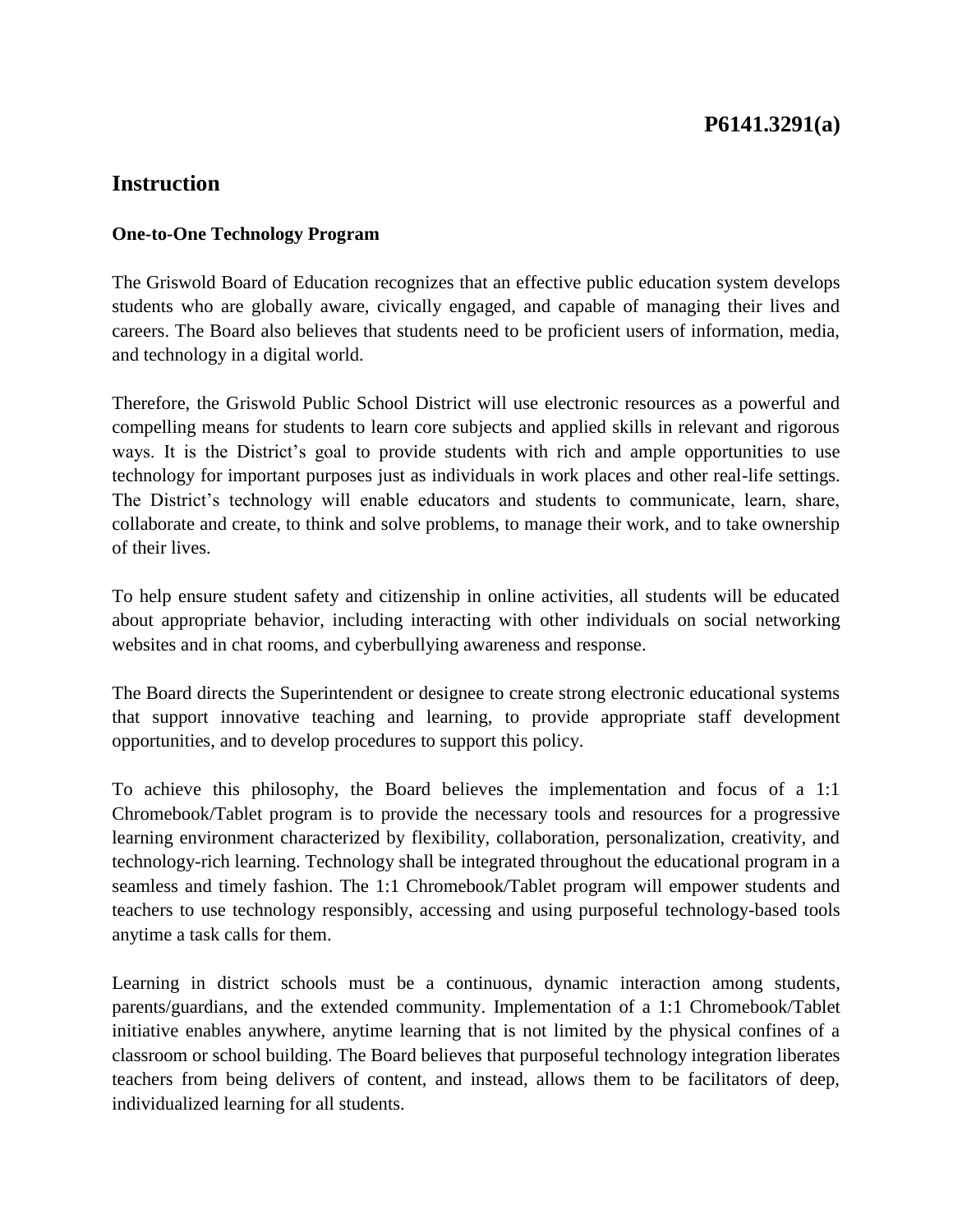## **P6141.3291(b)**

### **Instruction**

#### **One-to-One Technology Program** (continued)

The policy, procedures, and information within this document apply to all district-owned Chromebook/Tablets used in District schools, including any other device considered by the administration to come under this policy. Individuals or teams of teachers may set additional requirements for use in their classroom.

- (cf. 5131.81 Use of Electronic Devices)
- $(cf. 5131.911 Bullying)$
- $(cf. 5131.913 Cyberbullying)$
- (cf. 6141.321 Acceptable Computer Use Policy)
- (cf. 6141.323 Filtering Access to Electronic Networks)
- (cf. 6141.324 Posting of Student work/Photographs)
- (cf. 6141.325 Blogging/Podcasting)
- (cf. 6141.326 Online Social Networking)
- (cf. 6141.327 Electronic Resources)
- (cf. 6141.328 Bring Your Own Device)

Legal Reference: Connecticut General Statutes

10-221 Boards of education to prescribe rules

18 U.S.C. §§2510-2522, Electronic Communication Privacy Act

P.L. No 110-385, Protecting Children in the 21<sup>st</sup> Century Act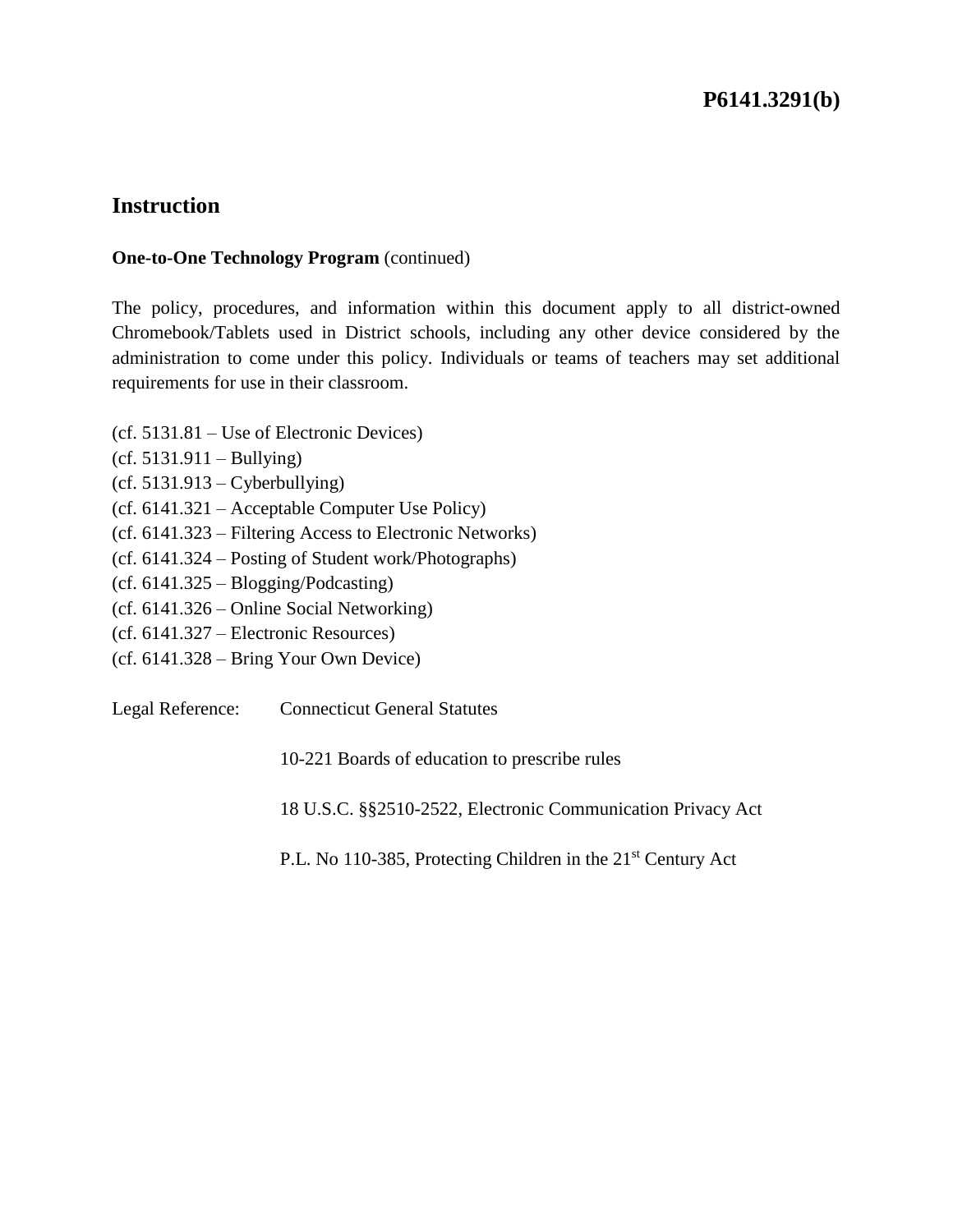### **One-to-One Technology Program**

### **Agreement for Use of Griswold Public School District Student Chromebook/Tablet**

- The Chromebook/Tablet you will be issued is the property of the Griswold Public School District and is made available to you as a tool for learning.
- This Agreement sets out the Chromebook/Tablet usage standards for using the device.
- Like textbooks and other school property, a Chromebook/Tablet is assigned to the student and MUST be returned to the District at the end of the school year or upon withdrawal or transfer.
- This agreement, signed by both student and parent/guardian, is required before a Chromebook/Tablet will be issued to a student.
- The use of a Chromebook/Tablet is a privilege that can be revoked. Inappropriate use or neglect of a Chromebook/Tablet can result in limits to or loss of use of the Chromebook/Tablet. Consequences for inappropriate use will vary according to infraction, but may include any or all of the following:
	- School discipline code consequences for minor infractions
	- Loss of privileges or increased daytime controls
	- Loss of Chromebook/Tablet for a period of time

Violations are subject to applicable district policies pertaining to discipline.

- All use standards for the school network under Policy and Procedures #6141.321, "Computer Acceptable Use" applies to use of the Chromebook/Tablet.
- Students will bring the Chromebook/Tablet to school each day unless otherwise instructed with a full battery charge.
- Students are not permitted to sync the Chromebook/Tablet with a personal computer or to change or otherwise "manipulate" the device to alter the configuration or functionality that has been established by the District.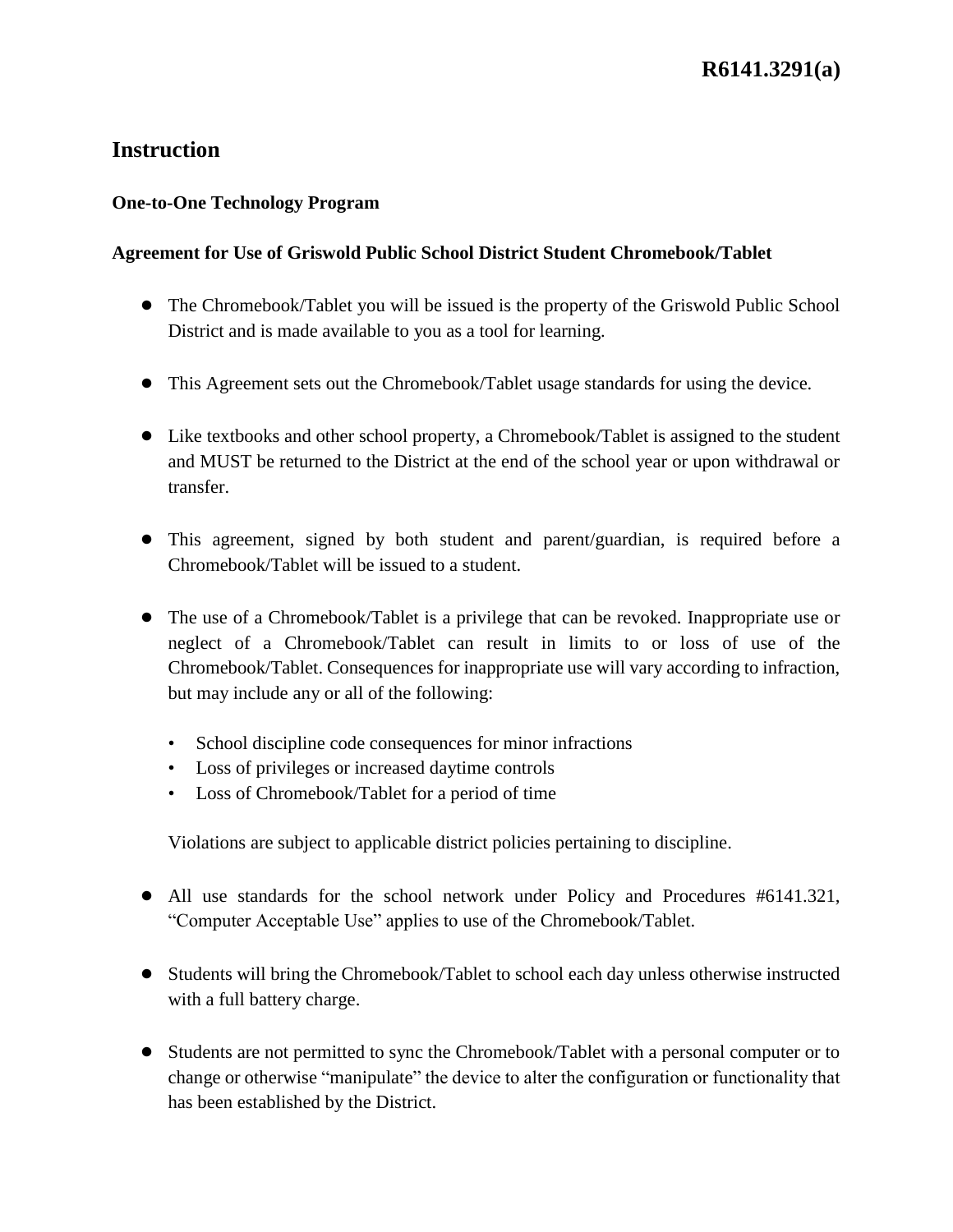- Students must not leave the Chromebook/Tablet unattended at any time while at school. If a student needs to store his/her Chromebook/Tablet during the school day, he/she must follow all school procedures for securing unattended Chromebook/Tablets when necessary (athletic events, etc.). The cost of a loss/theft of an Chromebook/Tablet due to negligence of the student will be charged to the parent/student and recovered as authorized under Policy and Procedures 3520 (Student Fees, Fines, Charges).
- All the Chromebook/Tablet software that students will need for classes will be made available by the District. Students are not allowed to uninstall or modify any application or the operating system in any way. Installation of apps by students is permitted with the expectation that these devices are primarily for educational purposes rather than entertainment and/or amusement. The District reserves the right to remove or disable any student-installed apps which they determine to be inappropriate or that interfere with the learning process. All downloading of applications or other on-line costs incurred by the student for authorized or unauthorized personal use of the Chromebook/Tablet is the sole responsibility of the parents/students.
- File-sharing, including downloading music or any other activity that violates copyright laws, is not permitted. Any music or other commercial files installed on the Chromebook/Tablet must be legally owned by the student user.

#### **General Handling and Required Care of the Chromebook/Tablet**

- Student and parent/guardian will be charged for any damage resulting from intentional abuse or mishandling, or non-accidental loss or damage to an Chromebook/Tablet due to negligence. A police report is required for any stolen Chromebook/Tablet. The following are not considered to be accidental damage and repair costs will be assessed.
	- Excessive scratches/wear to Chromebook/Tablet exterior caused by failure to regularly use a protective case.
	- Intentional marking, defacing, and/or abusing the Chromebook/Tablet for student amusement, anger, frustration, etc.
	- Damage caused by tampering with hardware components or operating systems (i.e. jailbreaking) to alter district configuration.
- Any loss or theft of a Chromebook/Tablet must be reported to the technology support office immediately, so that recovery efforts can be initiated. Failure to immediately report a lost Chromebook/Tablet can result in the student being assessed the full replacement cost of \$200.
- Do not mark the Chromebook/Tablet in any way with markers, stickers, scratches, engraving, etc. Each Apple Chromebook/Tablet is labeled with a district identification barcode. Do not remove this sticker. Students may personalize the maroon Chromebook/Tablet folio case for easier identification.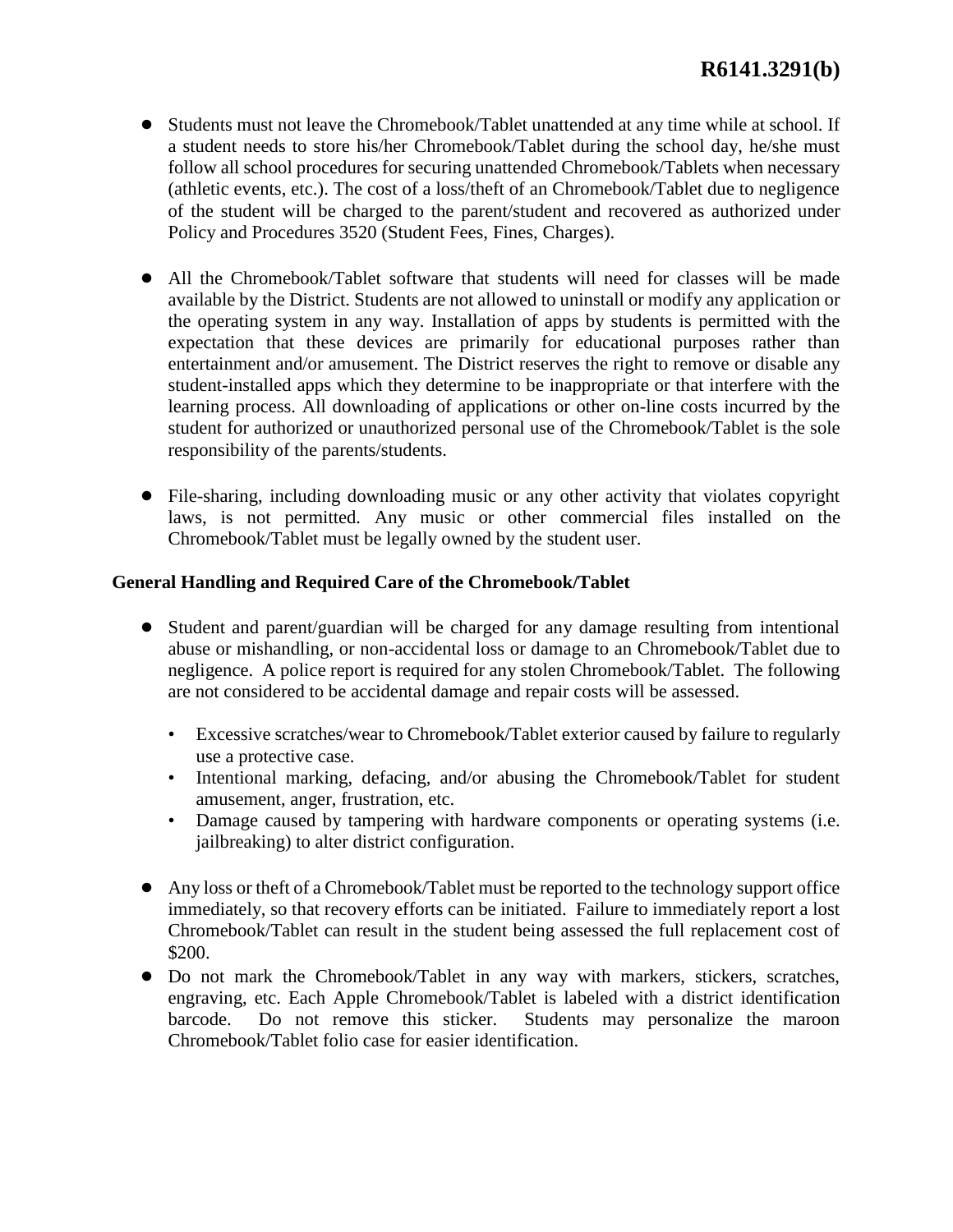### **One-to-One Technology Program**

### **Agreement for Use of Griswold Public School District Student Chromebook/Tablet**  (continued)

- The Chromebook/Tablet must remain in a case at all times. Any damage resulting from failure to use a case will result in fees being assessed for the full cost of repairs. If you wish to purchase your own case, the case must provide adequate protection for the edges, corners and surface of the Chromebook/Tablet.
- Do not insert foreign objects (paperclips, pens, etc.) into the ports (openings) of the Chromebook/Tablet.
- Do not eat or drink near the Chromebook/Tablet. There should never be any food or drink around the Chromebook/Tablet.
- Protect your Chromebook/Tablet from other sources of moisture such as rain when outdoors and bathrooms or kitchens near toilets or sinks.
- Make sure hands are clean before using the Chromebook/Tablet the glass screen should be regularly wiped clean with a dry clean soft cloth – a microfiber cloth is recommended, but any soft cotton fabric will work. Do NOT use commercial liquid or spray cleaners on the Chromebook/Tablet screen. Do NOT use paper towels to clean the screen.
- When the charging cable needs to be connected, be sure to line it up correctly when inserting and removing. Students are responsible for damage to the charger port or connector pin resulting from mishandling. Use only the school-approved charger assigned with the Chromebook/Tablet.
- If you have problems with your Chromebook/Tablet, stop using the device and ask your Tech Support Office for help.

### **Internet Rules and Expectations**

● Griswold Public School District's Acceptable Use Agreement must be followed at all times.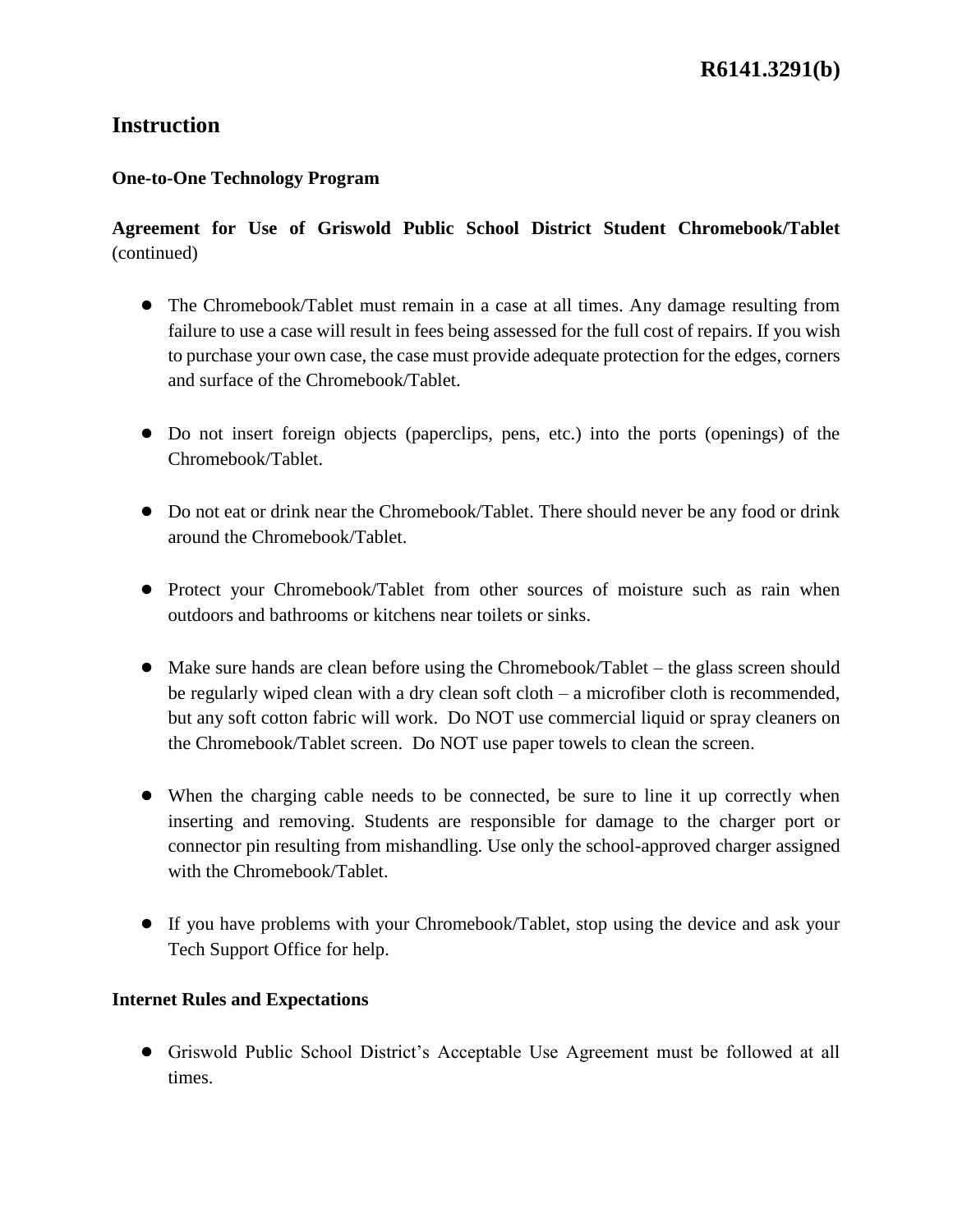### **One-to-One Technology Program**

## **Agreement for Use of Griswold Public School District Student Chromebook/Tablet (continued)**

- Any inappropriate web or email activity can result in loss of the Chromebook/Tablet privilege. The use of unapproved proxy servers is strictly forbidden and is a violation of the District's network policy.
- If you unintentionally link to an inappropriate website, report it to your teacher immediately so District officials can remove access to the site.
- All activity conducted on the District/School Internet/Network is monitored and can be tracked/traced. All use of the Internet/Network should be to further the student's education and enrich the student's educational resources.

### **Parent Information**

- The Chromebook/Tablet is meant for student use only. It is not meant to be a family computer or to be used by siblings in any way.
- Parents are responsible for supervising student Internet use while at home; the filtering services we implement on the District network do not transfer to home use. More restrictive settings can be installed upon parent request to limit access to the Internet or other nonacademic uses of the Chromebook/Tablet. The District will be providing specific information on how to request this service.
- Parents should monitor the use of the Chromebook/Tablet at home to ensure that its primary function is academic and that students are completing assigned school work rather than excessive gaming, chatting, etc.
- Use of Internet resources, including online curriculum content purchased by the District, will be an integral part of the learning activities in your child's classes. If you have reservations or objections about your child having access to the Internet while at school, please contact your school administration to discuss the matter.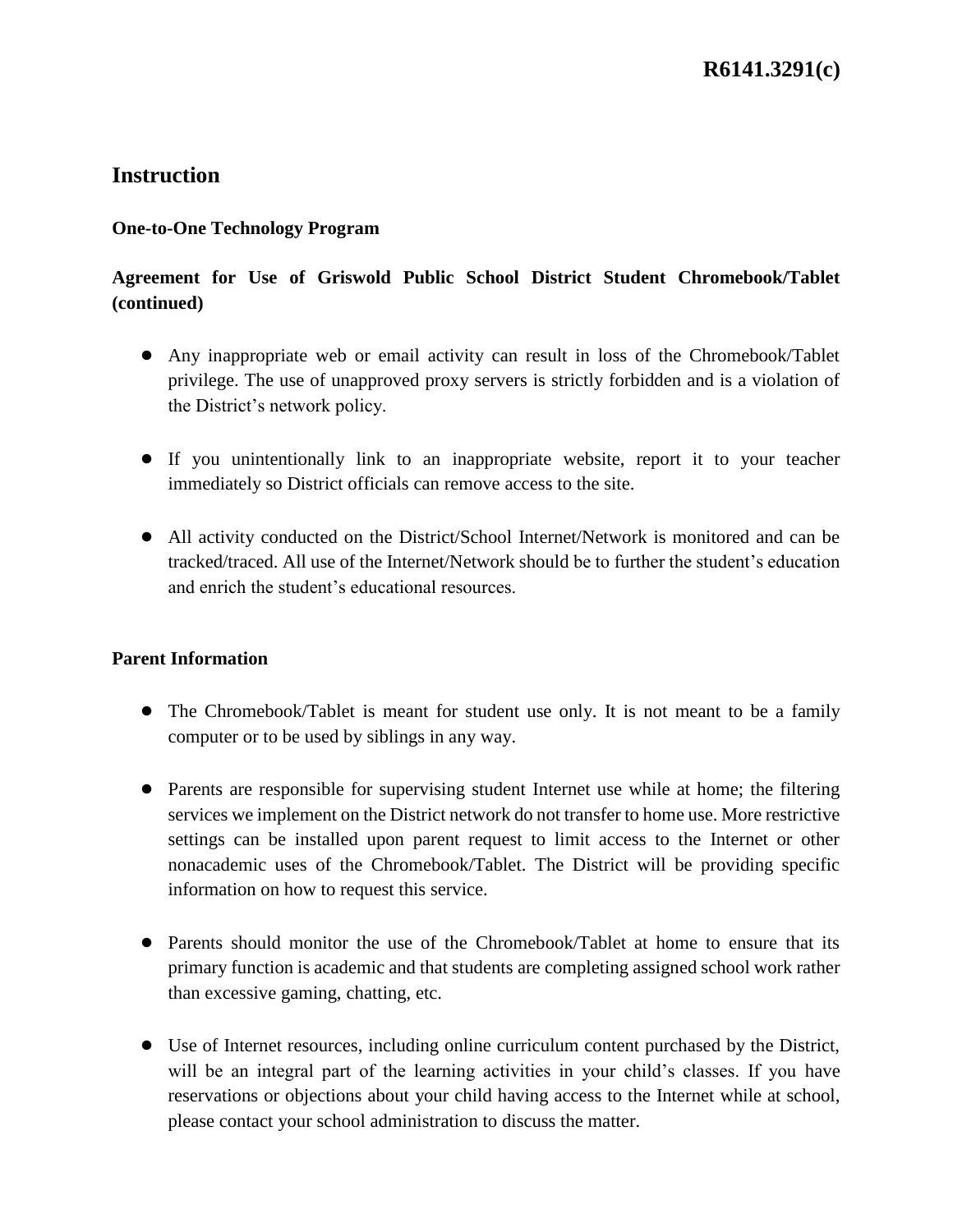#### **One-to-One Technology Program**

### **Agreement for Use of Griswold Public School District Student Chromebook/Tablet (continued)**

- All families will have the option to participate in an Chromebook/Tablet self-insurance program to provide limited protection in the event of negligent loss or damage to the Chromebook/Tablet. This is a District self-insured program managed by the District. Arrangements can be made through the building Administrators for families that require financial assistance if the parent/student desires the insurance.
- Parents/students have the option of participating in the District's self-insurance program, which provides limited protection in the event of negligent loss or damage to the Chromebook/Tablet, OR denying the insurance and assuming full responsibility for damage, theft or loss.
- The optional insurance program (self-insured, managed by the District) has the following features:
	- Covered losses We will cover direct physical loss caused by accidental damage, unavoidable theft or loss, fire, flood, natural disasters, manufacturer defects, or power surge due to lightning; occurring during the school year. There is \$0 deductible for the first occurrence of accidental damage, fire, flood, natural disasters, manufacturing defects or power surges.
	- Coverage includes burglary/robbery/theft that involves a break-in, force, or other total loss (including when the device can no longer be found) that is otherwise unavoidable despite exercising due diligence.
	- Leaving the Chromebook/Tablet unattended, failing to secure it per school recommendations, leaving it in an unlocked car, leaving it on the bus, etc. do NOT qualify as a legitimate claim for unavoidable theft or loss. These and similar situations will result in the replacement cost (approx. \$200) being assessed.
	- Accidental damage includes damage resulting purely by accident despite following all guidelines for care and handling of the Chromebook/Tablet. The following are not considered to be accidental damage and are not covered:
		- − excessive scratches/wear to Chromebook/Tablet exterior caused by failure to regularly use a protective case (use of case is required per the Chromebook Agreement)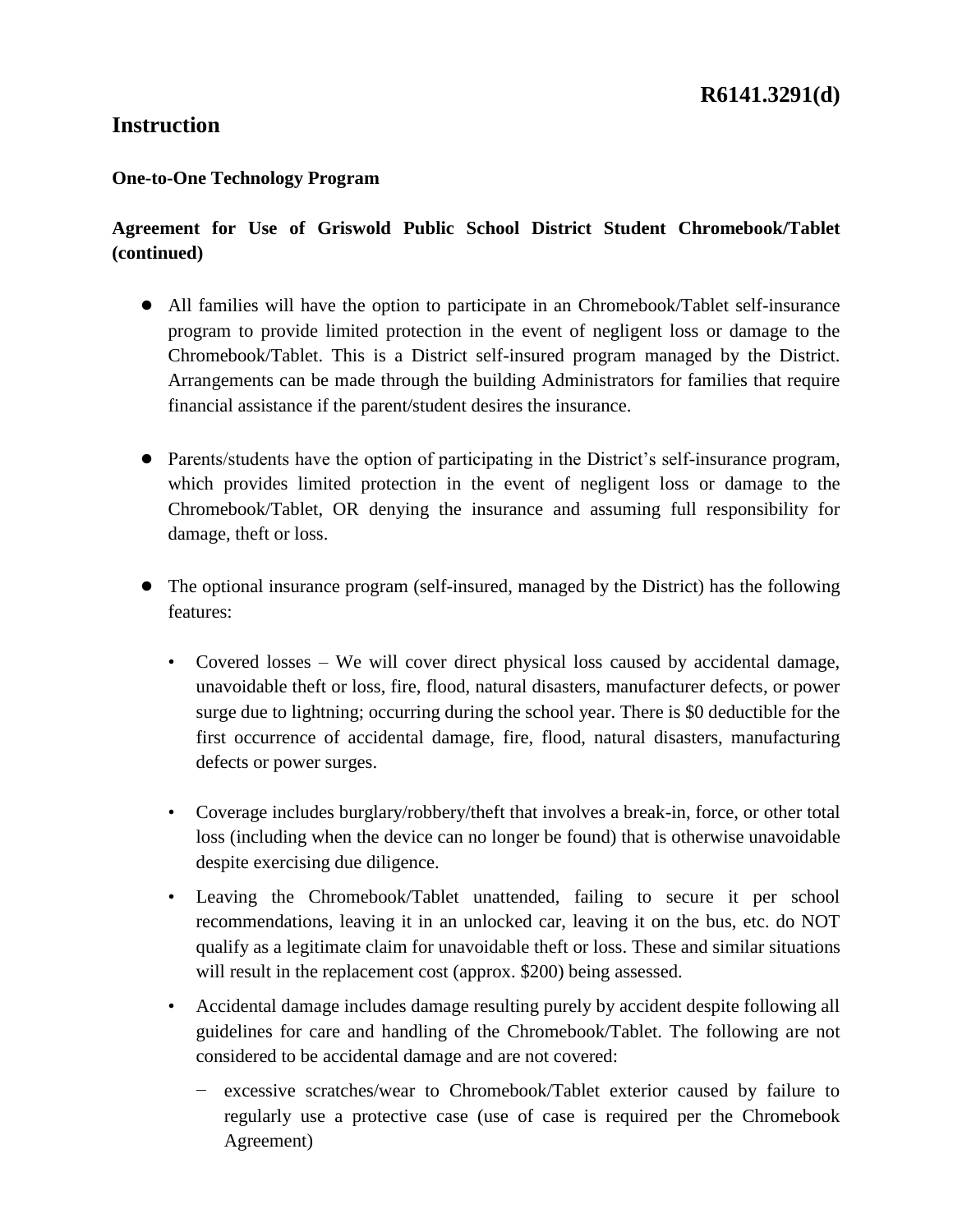#### **One-to-One Technology Program**

## **Agreement for Use of Griswold Public School District Student Chromebook/Tablet (continued)**

- − Intentionally marking, defacing, and/or abusing the Chromebook/Tablet (amusement, anger, frustration, etc.)
- − Damage caused by tampering with hardware components or operating system (i.e. jailbreaking) to alter district configurations
- Your duties in the event of loss or damage:
	- Report the loss or damage to your building technology office as soon as possible.
	- Notify the local police immediately if the loss is due to theft or fire.
- Multiple damage/theft claims, especially if lack of due diligence is evident, could result in an escalation of deductible fees, assessment of full repair cost, or restriction of take-home privileges.
- Loaner Chromebook/Tablet cannot be issued until the deductible/Insurance or other arrangements for payment have been made with school officials.